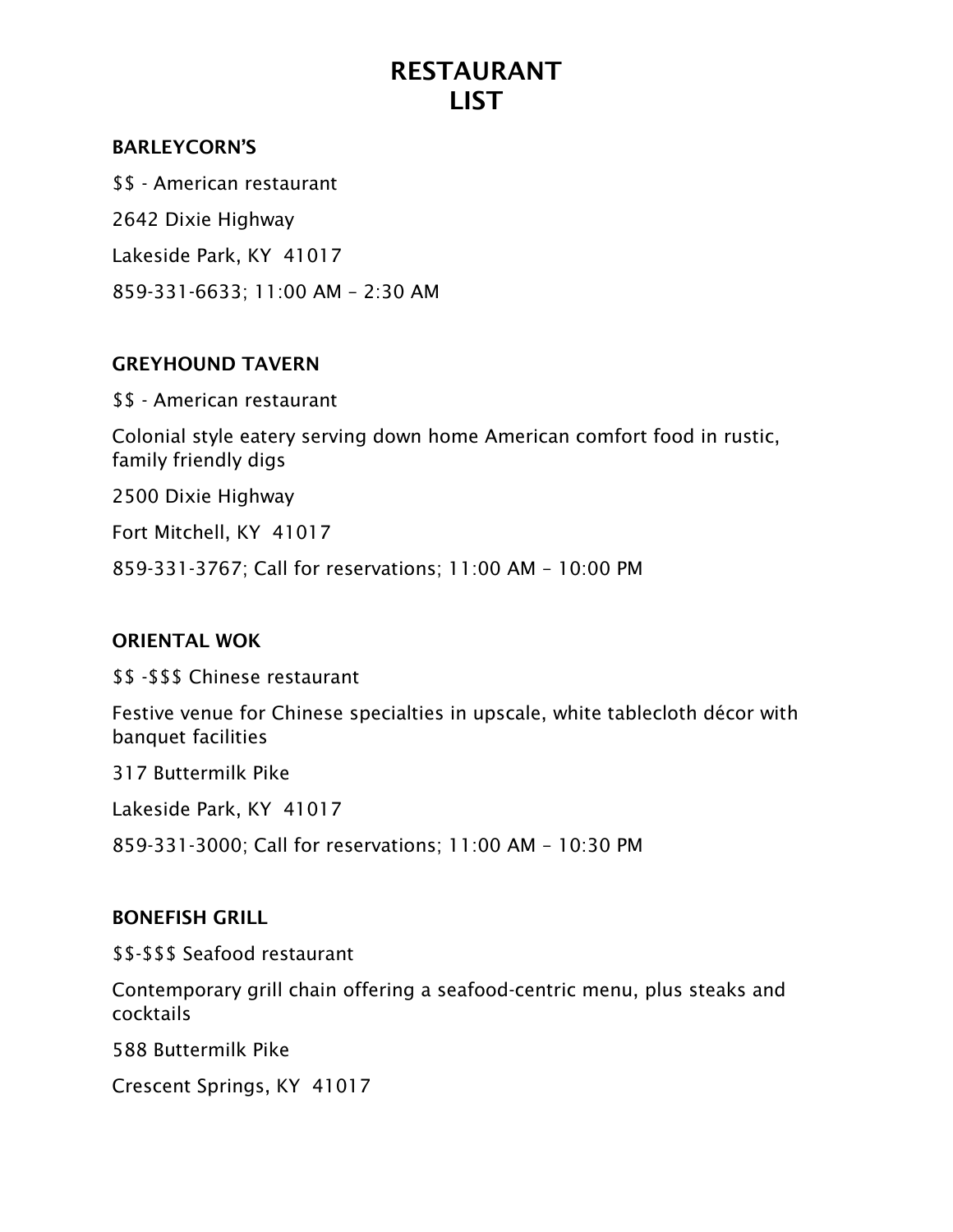859-426-8666; Call ahead for seating; 4:00 PM – 11:00 PM

### MACKENZIE RIVER PIZZA, GRILL & PUB

\$-\$\$\$ American restaurant

Pizzeria chain serving creative pies, sandwiches, beer & wine in a casual, rustic setting

2905 Dixie Highway

Crestview Hills, KY 41017

859-426-5501; 11:00 AM – 11:00 PM

## GRANDVIEW TAVERN

\$\$-\$\$\$ Bar & grill

Ritzy fixture supplying seafood and steak meals, plus fireside seating, a spacious patio, and live music

2220 Grandview Drive

Fort Mitchell, KY 41017

859-341-8439; Call for reservations; 11:00 AM – 12:00 AM

#### BUONA VITA PIZZERIA

\$-\$\$ Pizzeria Cozy with great cocktails 2513 Ritchie Avenue Crescent Springs, KY 41017 859-279-3847; 11:00 AM – 10:00 PM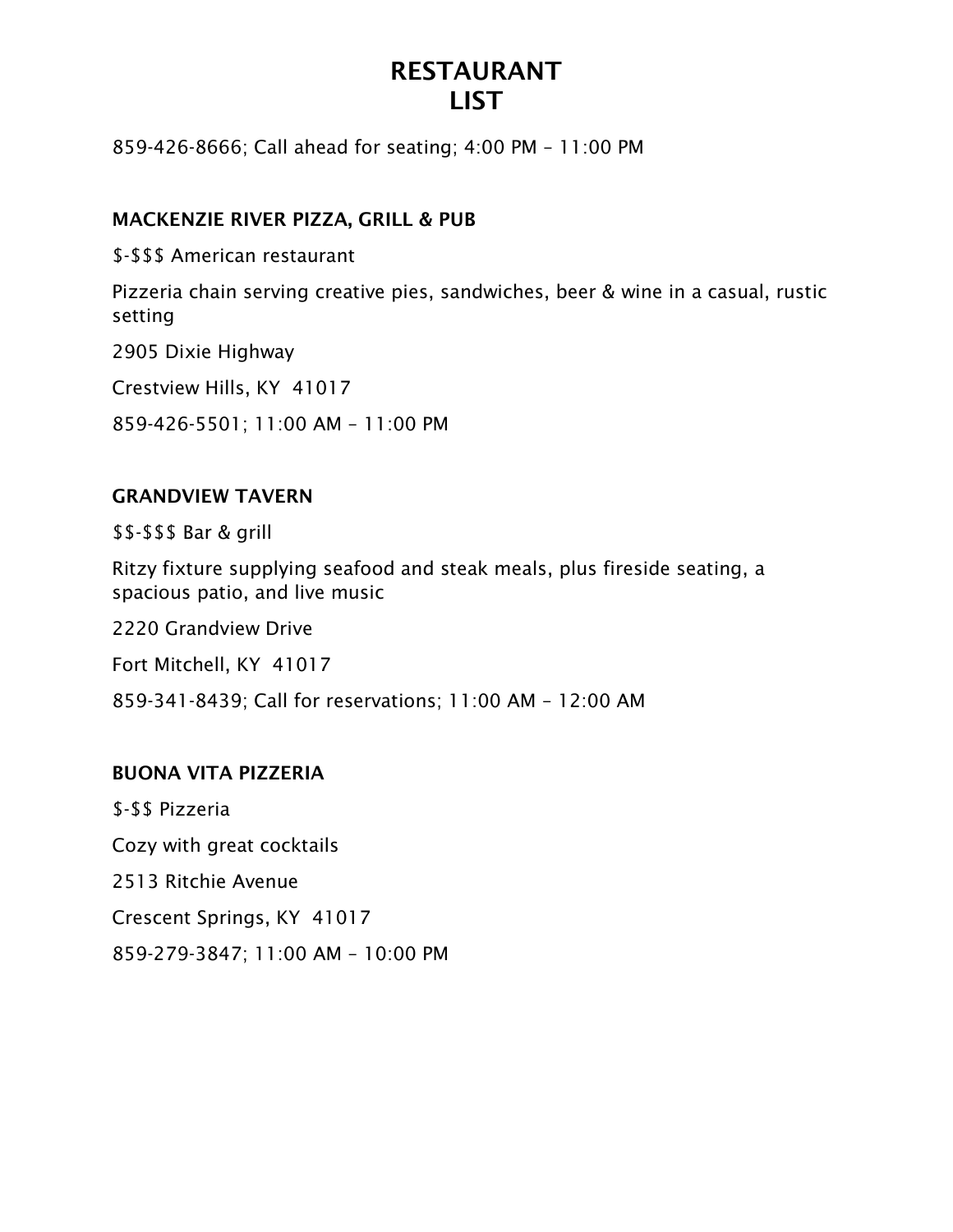#### MONTGOMERY INN

\$-\$\$\$ American restaurant World famous for spare ribs and barbeque along with other American fare 400 Buttermilk Pike Fort Mitchell, KY 41017 859-344-5333; 3:00 PM – 9:00 PM

## GRAETER'S ICE CREAM

\$ Ice cream shop Longtime ice cream parlor chain serving small batch scoops plus baked goods 301 Buttermilk Pike Fort Mitchell, KY 41017 859-341-3005; 7:00 AM – 11:00 PM

## JO AN JAPANESE RESTAURANT

\$\$-\$\$\$ Japanese cuisine Sushi and traditional Japanese dishes along with lunch specials 3940 Olympic Boulevard Erlanger, KY 41018 859-746-2634;11:00 AM – 2:00 PM, 5:30 PM – 9:00 PM

#### LAROSA'S PIZZERIA

\$-\$\$ Pizzeria – vegetarian friendly 5880 Merchants Street